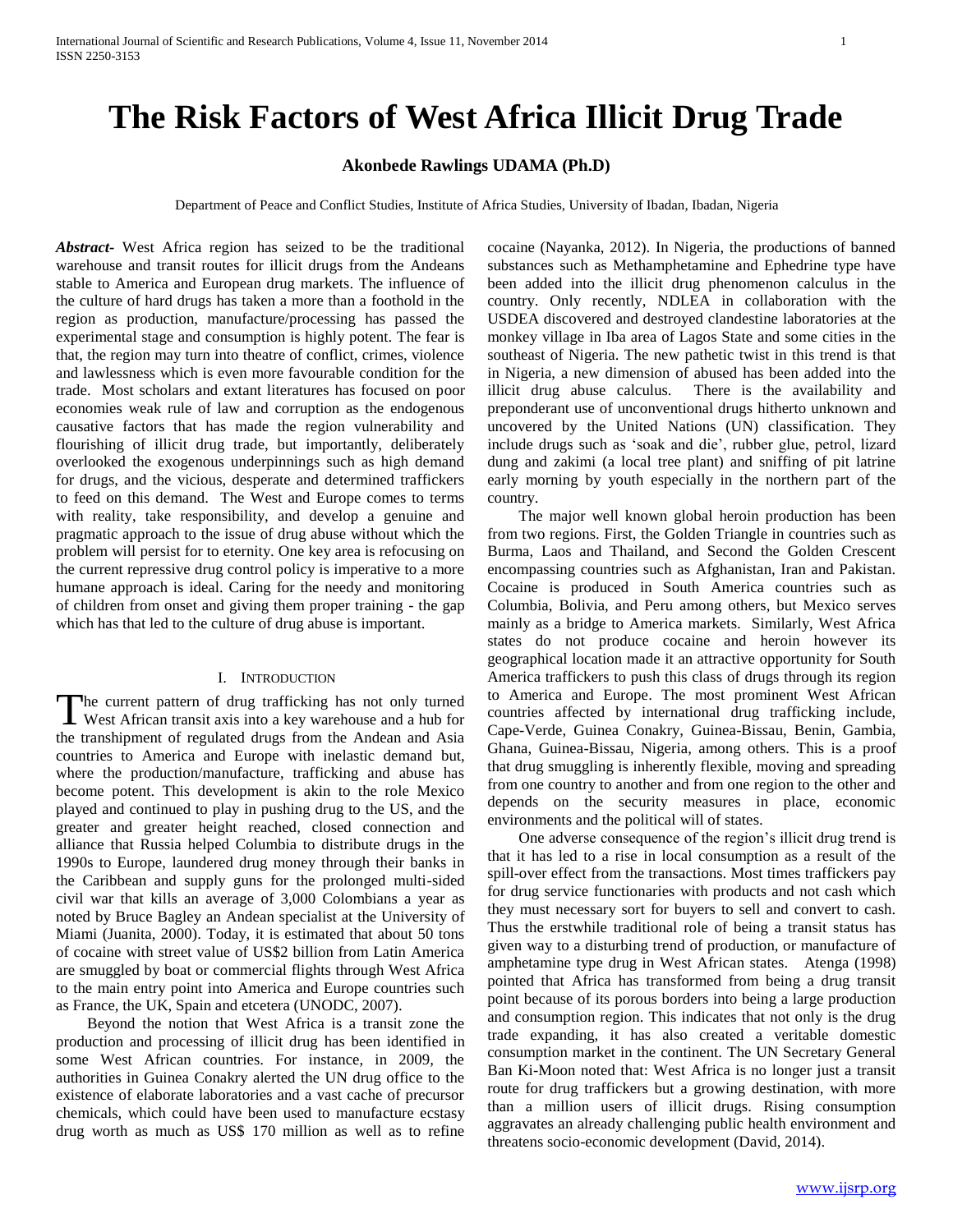The huge production, desperate distribution and excessive consumption of these illicit drugs are the greatest modern blights and threat confronting both advanced and developing countries. This however, does not preclude societies that do not produce them as they are equally experiencing exponential and ubiquitous rise in this insidious trend. The volume and magnitude of illicit drug activities has become alarming in West Africa and has posed a serious threat to humanity. The production and processing, the trafficking and even consumption of prohibited drugs were naturally the exclusive preserve of some countries. However, most countries in the region have now acquired the notoriety. Most designated illicit drugs today find their way to far and remotest parts of other societies that do not produce them. This robust underground commerce is undertaking by international drug traffickers in collaboration with local distributors.

 The common features of these countries that are germane to the development of this trend include and not limited to these countries' proximity and their being sandwiched between producing and consuming countries; their weak and soft rule of law, near absence of government (power vacuum) lack of institutional power, poor and a desperate hopeless citizenry. It also includes porous and poorly managed borders, ill-equipped, undertrained, and venal law enforcement officials. This means that the region offers everything the traffickers require to conduct their business relatively free. The Colombian economist Francisco Thoumi aptly captured the scenario when he succinctly stated that:

 Profitable illegal economic activity requires not only profitability, but also weak social and state controls on individual behaviour… a society where government laws are easily evaded and social norms tolerate such evasion". West Africa's high level corruption makes effective law enforcement difficult to occur, since the continent suffers from hunger and unemployment (Akyeampong, 2009).

 That West Africa countries have become an epicentre for drug trafficking and abuse is not a new phenomenon, but the capacity and degree which these narcotics rings have grown into is still a matter of conjecture due to the clandestine nature of the transactions. There are many reasons for the region's attractiveness to drug trafficking. First, most of these countries are poor, have opened business climate, some are weak and soft and unable to acquire the apparatuses required and empower their state institutions to effectively monitor illicit drugs and control their territories that has led to drugs to flow in torrent. The region has since changed from being just a stockpiling/warehouse into a key hub where banned drugs are traded. Taken for example, Nigeria's history in involvement in drug trade is a long and soured one. Moreover, Ghana which was seen as one of African's brightest star, its story has changed. The once known gold coast has turned into coke coast where traffickers use cash to corrupt and peddle illicit drugs. Kwesi pointed that apart from West Africa becoming a major transshipment zone for narcotics, local production and consumption is also on the rise.

 Further, Guinea Bissau's case is pathetic. Because of poverty, traffickers have infiltrated both the military and government whose officials are neck deep into drug trade. The

case of Mali is not different as Al Qaeda has long been suspected of using drug money to finance its operations.

 The deviant culture and unguided use of drugs and the different patterns of dependence is a source of worry to many responsible governments of some countries due to their pernicious effects to the society. Though different measures have been taken by state authorities to limit the rising negative effects of illicit drug activities such as strict prohibitions, custodial sentences to offenders and fines in some cases, nevertheless, the problem persists. The preponderance of abuse of these drugs has resulted to several issues which include human health related problems, threat to social peace and security, and impediment to sustainable economic development. It is in this view that the United Nations (UN) General Assembly on June 10, 1998 identified and adopted a political declaration which stated thus:

 Drugs destroy lives and communities, undermine sustainable human development and generate crimes. Drugs affect all sectors of society in all countries. In particular, drug abuse affects the freedom and development of young people, the world's most valuable asset. Drugs are a grave threat to the health and well-being of all mankind, the independence of States, democracy, the stability of nations, the structure of all societies, and the dignity and hope of millions of people and their families (Diane and James 2003).

 The above declaration depicted the negative influences of hard drugs and society's perception towards it and concerns such as moral degeneration, economic disempowerment, and threats to social tranquillity and political stability they cause to societies. Although, governments of most West African states assumed they understand the problem of illicit drug activities in their countries and its magnitude, and politician use it as a campaign strategy during electioneering period however, their passive attitude towards it after gaining political power give course for concern. The aim of this paper therefore attempt to deduce why illicit drug production, distribution and abuse are so potent and why various governments in the region have failed to eliminate or curtail illicit drug activities in their states.

# **Factors that Influences West Africa Drug Trafficking**

 Illicit drug activities in West Africa is reinforced and exacerbated by a large range of transnational dynamics and internal regional key challenges which include and not limited to the following:

#### II. PERSISTENT HIGH DEMAND FOR HARD DRUGS

 One major factor that has led to sustainable illicit drug trade is that the demands for these drugs have continued to soar. The elementary economic theory which has global resonance but varies in local emphasis and scale typically fit into illicit drug trade. It stated that the higher the demand so also will be the need to push supply. The high demand for hard drugs has led to a correspondent push in supply and consequently a higher profit for traffickers. The consumption of illegal drugs worldwide has reached an alarming rate. For instance, in 2006, there was an estimated 3.5 million cocaine users in Europe, which increased to 4.5 million in 2007 and further increased to 5.5 million in 2008, and is still growing daily.

 The large consumption and demand for drugs worldwide has given a wide opportunity for traffickers to be deeply involved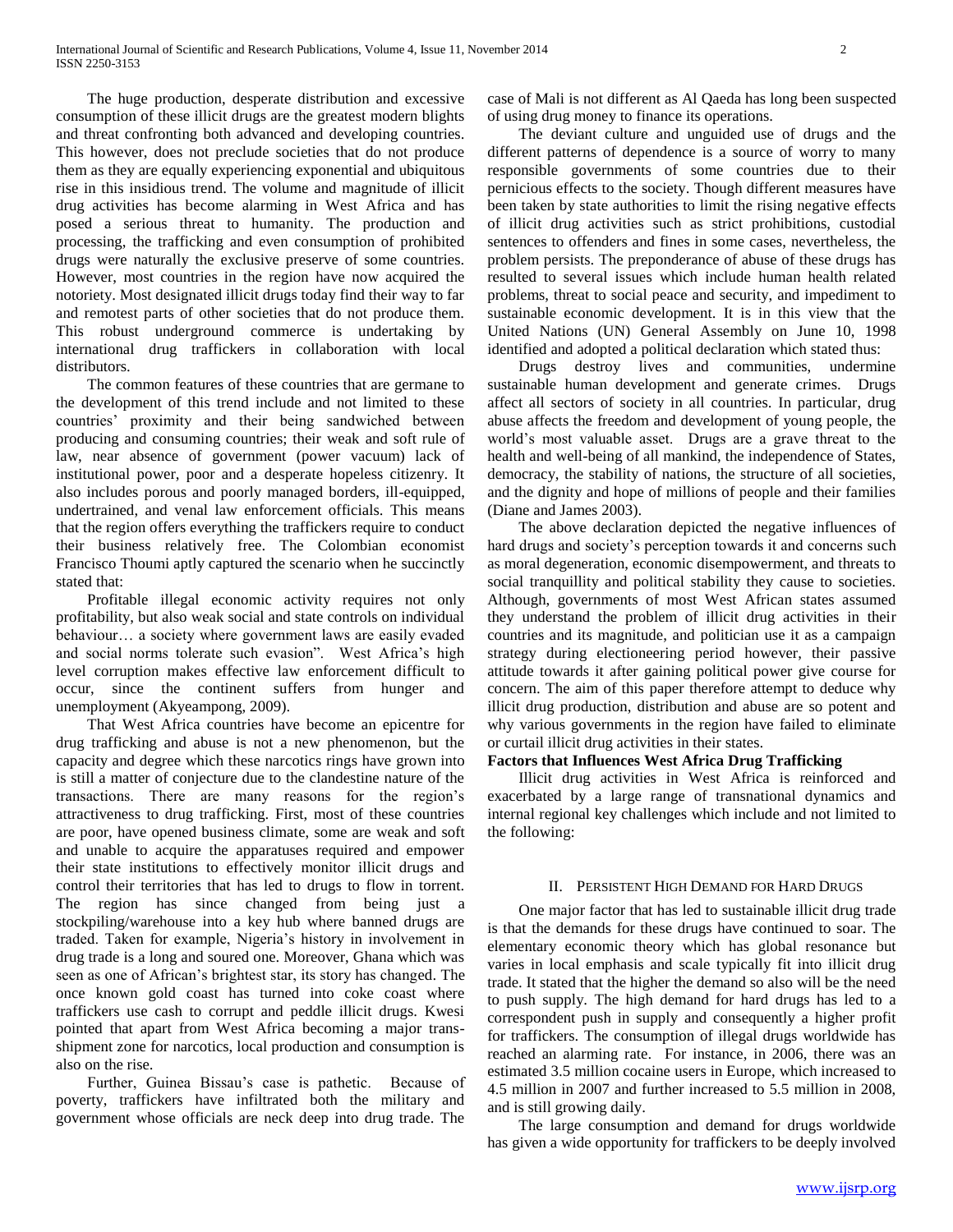in the trade which give them lucrative returns by servicing end users around the world. Davin (2000) Opined that cocaine traffic might prove to be a fixture in West Africa and transhipments emerged because demand is growing in Europe. Cannabis use has doubled and tripled in some parts of Western Europe since 2000. Traffickers are not only shifting traffic to service preexisting demand, but are also establishing new routes for the growing drug markets. Interestingly, the UNODC (2007) noted that: Even if the entire supply of drugs could be eliminated at the source and seized along trafficking routes, there would still be millions of drug addicts looking for a way to satisfy their addiction (UNODC: World Drug Report 2007). Antonio (2008) observed that European countries consume large amount of cocaine. It is estimated that about four million people used about 36 thousand kilograms per year cocaine in Europe in 2006, on average. Based on these figures, European cocaine users would have to import a total of about 146 tons of cocaine from South America. Bruce (2008) noted that the heightened levels of drugs trafficking in Africa was due to the increase demand in the European Union from user population of 3.5 million that rose to 4.5 million over just one year, due to the geographical practicability of the trade. And that the annual global production increased to nearly 700 tons in recent years. For instance, the United States of America (USA) continued to consume by far more cocaine than any other nation in the world. The World Health Organisation (WHO) underscored this point that 16 percent of all Americans has used or tried drug at some point in their lifetime compared to New Zealand 4.3 percent the next country rated.

 While the consumption of cocaine in US has remained more or less stagnant since 1995, on the streets of European cities drug use has continued to soar to an unprecedented level. UNDOC (2008) estimated that of the 14 millions who used cocaine annually more than 4 million live in Europe alone which tripled the number 10years ago, and 20 percent of them have tried cocaine at least once in their lifetime. Antonio Maria Costa opined that:

 Drug traffickers found these new users in Western Europe. From the mid-1990s, cocaine markets in several European countries began to grow. In some areas, cocaine has become the drug of choice, as ecstasy and related substances become passé. For example, according to the British crime survey, the prevalence of cocaine use increase more than four-fold in the last decade, from 0.6% of the adult population in 1996 to 2.6% in 2007. Spain, Italy, and France have all seen cocaine use levels double or triple in recent years (UNODC, 2008)*.*

 This new trend has made drug traffickers to actively shun the dollar for the Euro as evidence by the confiscation of vast amounts of Euro from cocaine traffickers by drug enforcement agents across the world. The International Narcotics Control Bureau (INCB, 2007) noted that cocaine use has doubled and tripled in some parts of Western Europe since 2000 as cocaine market in the US matured, drug traffickers have turned to Europe. And that, over the past decades, cocaine use in Spain, the United Kingdom has grown three and four-fold respectively. For example, one kilogram of cocaine in Europe now sells for twice as much as in the US whose consumption has remained stagnant since 1995. However, on the street of European cities its use has continued to soar to unprecedented levels. The appetites

of local and western consumers for illegal drugs are creating some of the most dangerous situations in the society.

 In Nigeria like any other West African country, historically, illicit drug trafficking became robust due to increased demand for it in America and Europe in the 1960s. For example, there was a period of time that the beetles came on board and a swing in London and smoking marijuana became particularly fashionable. In Nigeria local scene for instance, cannabis remains the consumer's delight which encourages its cultivation for both local consumption and for export. Lagos is one of the states that marijuana and other banned substances markets thrive. There is always a deluge of students, teenagers, prostitutes, streets urchins, police and military officers as well as foreigners (blacks and whites) flocking into dealers' stalls for their daily fix of the stuff. Illicit drug merchants cherish their business and it has not failed them. Most salary earners cannot live like them. They live like kings, big, loud and proud.

#### III. GEOGRAPHICAL LOCATION

 The geographical location and the littoral status of some West Africa countries such as Cape-Verde, Guinea and Guinea Bissau, and Nigeria among others along the Atlantic coast that have open and direct high sea routes to drug source countries has particularly attracted drug traffickers to exploit it to their advantage. Most West Africa states are conveniently located and sandwiched between the Andean suppliers and Europe consumers. The close geographical proximity of West Africa countries to European markets which is about six hours away from Europe, and about 1,600 miles across the Atlantic from Latin America the source countries makes it strategically ideal location for drug smuggling. These created favourable condition which encourages and facilitates the flourishing of the resourceful and potentially violent South America cartels to push drugs with impunity.

 Many West African states have myriads of coastal islands that are unguarded and unpatrolled with numerous hidden bays and beaches. Their land borders (most of it jungle areas) are porous and seaports and poorly managed, and airports lacked required personnel and security equipments to monitor movement of persons and goods which allows for the easy transhipment of drugs. The point being made here is that, illicit drugs crosses the Atlantic from their source countries in planes including turboprops outfitted extra bladder of fuel such as the Boeing 727 that took off from Columbia land in Mali desert controlled by terrorist and later burnt is an example *(New York Times,* 2011). Also, speed boats are used which goes to high sea and collect drugs from cargo ships and commercial fishing vessels and distribute to owners before they berth at the seaport without the knowledge of the state policing agents.

# IV. POOR ECONOMIES

 The emergence of drug trafficking groups is a function of (global) economic imperatives. Many countries in West Africa have experienced and are ravaged by internal conflicts and wars; exploitation and depletion of its natural resources by imperialist masters and have became poor and weak. Others have been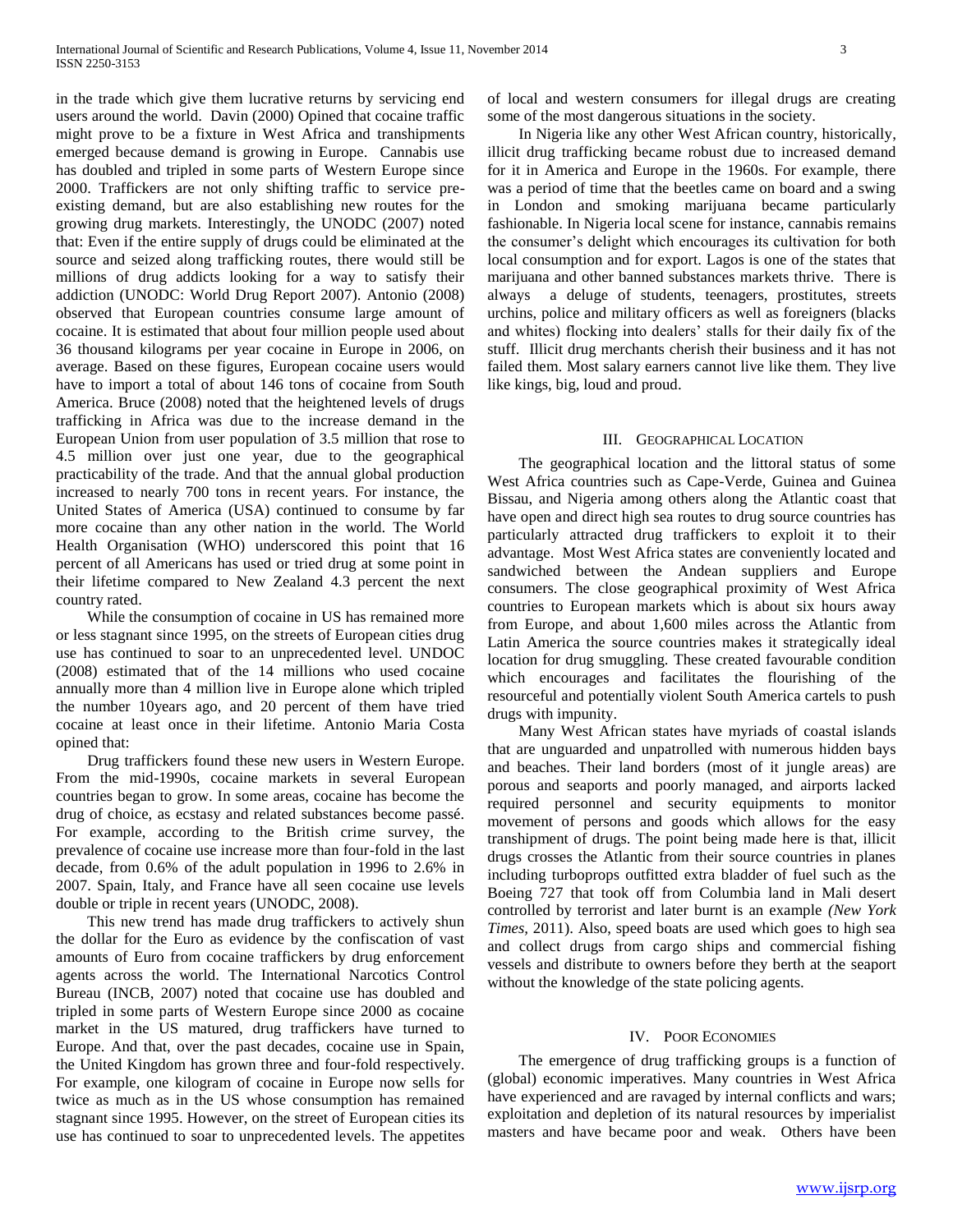made poor by the low prices of their agricultural products, and sometimes outright theft. Again, the devaluation of their national currencies and the introduction of structural adjustment programmes (SAP) which most of their leaders at the time knew little or nothing about left them worst. Today, some of these countries lacked viable economic alternatives especially among impoverished rural communities and are facing deep economic stagnation with serious governance gap. For example, Guinea-Bissau has continued to languish in extreme poverty since its independence from Portugal in 1974 and in 2013 ranked 176th out of 184 countries poorest by the U.N. Development Programme's 2013 Human Development Report. Therefore, drug trade is seen as mitigating opportunity or a panacea to their economic poverty. While some of these countries are said to be poor (naturally), that cannot be said with a country as Nigeria. Despite its abundance natural and enormous human resources, the Human Development Index (2006) ranked it the 154 position among African countries in terms of development assessments. It is clear that the large number of people live below (USS \$I dollar per day) poverty line. Since its independence, there have been great economic decline brought about by profligacy, inefficiency, mediocrity in the management of the economy by both military and civilian regimes. Consequently, there was a breakdown in essential social infrastructures and devalued national currency resulting to falling wages, increasing poverty, massive unemployment and general lack of opportunity for viable economic activities. The quest for survival against the background of limited employment prospects in the formal economy made undertaking in the informal economy inevitable. This is one of the things that drives illicit drug trafficking in Nigeria. Gail (2005) averred that Nigeria have been turned into humanitarian tragedy characterised by grand corruption, brutal civil conflicts, and criminal anarchy. Dictators have plunged the country into underdevelopment and poverty and natural resources have been turned into dirty affairs. Though, there was global economic convulsion, but specifically, owing to official profligacy, institutionalised corruption and recklessness in the management of state affairs in earlier times, the situation became worse.

 Further, West Africa region is regarded as third world countries and its primary mainstay is agriculture conducted in most obsolete methods. Their economies are weak and poor compared to the advancement seen among their western counterparts. In Nigeria for instance, the ground-nut pyramids and cotton production in the north got vanished with the discovery of black gold. Cocoa production which proceeds was used to build the first and tallest building in Ibadan is given little attention. In the south-south and southeast zone palm oil and kernel were produced in enormous quantity however, this did not last long as the sector started suffering from neglect. There was the general mismanagement of the economy, inconsistent and poorly conceived agricultural policies, and corruption in the distribution of farm inputs such as fertilizers and lack of basic equipments such as tractors and storage infrastructures. The lack of storage system for preservation, and processing factories to convert these produce to finished products for future use, most of them are sold in haste and cheap to minimise waste.

 Most economic trees turned over aged and obsolete varieties, some became stagnant and unproductive. Even when

good yield are harvested, they suffered from the vagaries and manipulation of foreign buyers who imposed competitive prices in both extracted raw materials, crude oil and gold and agricultural products such as cocoa, coffee and cotton from the region.

 In addition, imports constraints limited the availability of many agricultural and food processing inputs for the whole sector. Most critically, in Africa land tenure system does not encourage wide and long-term investment in technology, and modern production system does not inspire the availability of rural credits. Kym (2009) opined that agricultural sector suffered from extreme low productivity that reflects reliance on antiquated methods. Equally, changes in consumption patterns (the slow growth in consumption of farm products, and the middle-income countries moved away from grains and other staple foods towards livestock and horticultural products) that also altered the net trade situation of developing countries has affected production. Again, this sector failed to keep pace with the country's population growth. For some Nigeria farmers, the move from cash crop production is attributed to failing income from primary commodities and high production cost in that area. Because of the volatility of prices in cash crops such as cocoa in the world market, farmers turned to grow cannabis as an alternative seen more profitable.

 Moreover, with the introduction of Structural Adjustment Programme (SAP) as a means of economic constriction that requires deep cut in public spending as advised and imposed by the Briton wood institution – the International Monetary Fund (IMF) to Ibrahim Babangida that lacked understanding of the program and the intrigues involved brought more hardship to the citizenry. Akeampong (2005) pointed that most West African countries including Nigeria had collapsed due to economic recession by 70s, 80s and 90s after the Structural Adjustment Programme (SAP). This condition dispossessed the society of jobs as both public and private employees were laid-off. It aggravated the already worsened economic problems and plunged many individuals into acute financial problems. The formal sector employed few indigenous people and many educated people emigrated. Small and medium businesses and traders found it difficult to compete in an environment where inflation was high and competitors from the informal sector undercut prices. Within this scenario the economy of Nigeria became informal and progressively dominated by criminal networks.

 Further, by the 1980s, the Nigeria state has reached a stage of virtual collapse economically and where the national currency (the naira) had collapsed, and free trade had open up the economy to cheap importation of goods from Asia, Taiwan and Dubai and all had become sources of Nigeria traders. The manufacturing industries in Nigeria collapsed as goods become uncompetitive and businesses had problems with liquidity, and people who had achieved their dreams of owning their own business were in danger of going down. Several small business owners and some big ones turned their attention to drug trafficking as well as others illegitimate trade to survive (Akeampong, 2005). Since then Nigerians started struggling economically while feeling the squeeze of poverty. Those who worked, their average salaries were low (underemployment) and unemployment became high. It is these conditions that created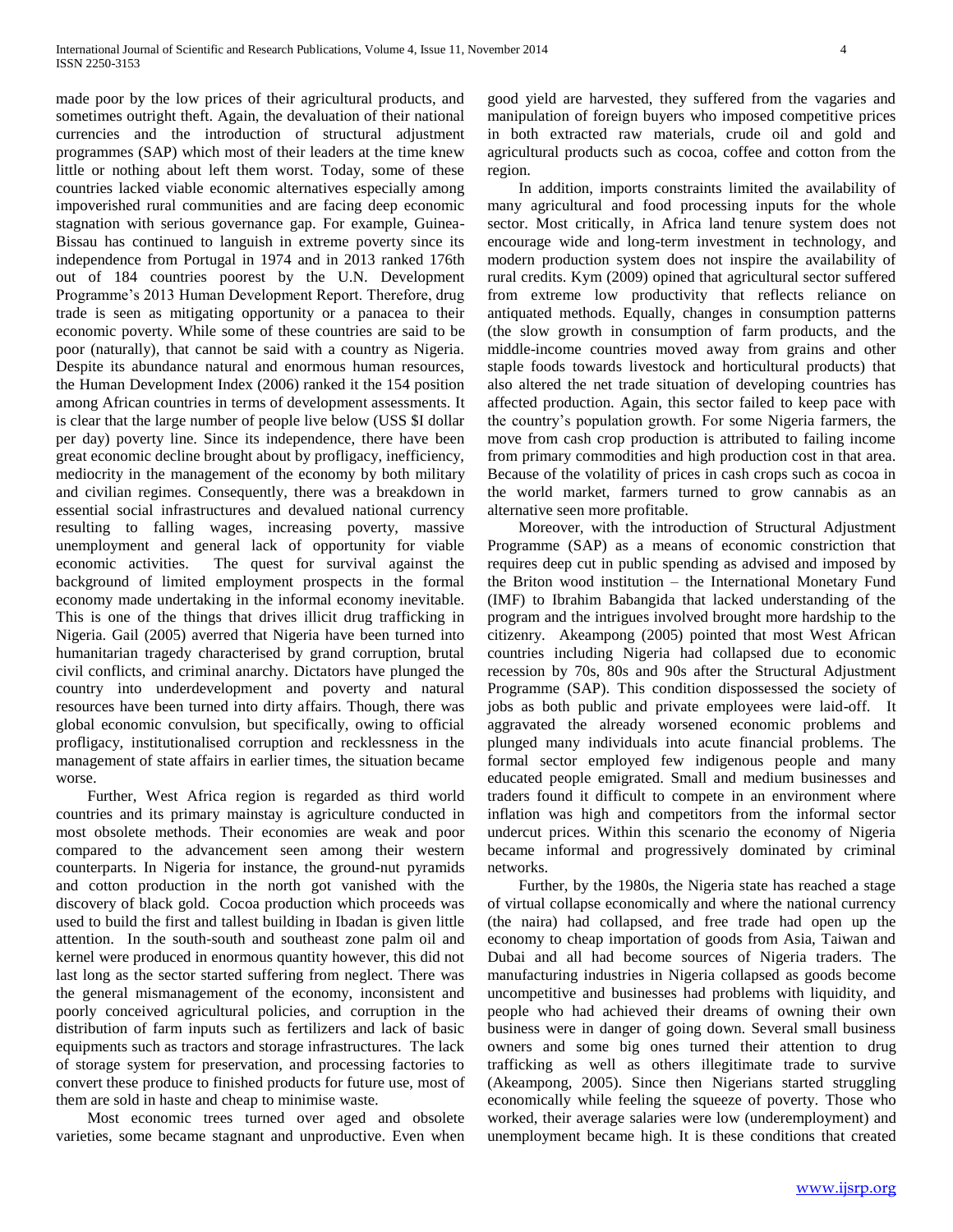desperate plights in its citizens and rendered them vulnerable to exploitation by foreign drug trafficking syndicates in collaboration with the locals. Cockayne and Williams (2007) noted that during the time of Nigeria economic downturn in the early 1980s, many students studying abroad were no longer able to receive support from their families so they turned to drug business which provided them with alternative source of funding for their school programmes. It was at this time that the West Africa global drug trade developed and took roots.

# V. PERVASIVE CORRUPTION AS A SOCIAL CONTEXT PHENOMENON

 Corruption is now an ingrained social phenomenon in West African states therefore, it is difficult for employees from within the system to act outside the context. Pervasive corruption (though many scholars have argued that it was never part of the regions cultural heritage but the influence of foreign culture) has played an important role in its flourishing and remained one major challenge in stemming illicit drugs activities in the region. Drug dealing is very lucrative so therefore traffickers will make irresistible monetary offer to public officials to enable them conduct their trade. It is the gains made from the drug trade that make traffickers viciousness and their modus operandi characterised by one deadly philosophy which is: plata o plomo (silver or lead). In Columbia it means "take the bribe or take a bullet (Winifred 1999). This has come to permeate all facets of illicit drugs societies. If given an open choice among those in line of policing, the silver will be more preferable and in fact has been more preferable. Cockayne and Williams (2009) asserted that West Africa exhibit a level of corruption which suggests that government official are willy-nilly once they are provided with the right carrots and sticks. They collude with both local and international drug trafficking organisations. With little oversight and accountability many officials succumb to traffickers' inducement. International Narcotics Control Board (INCB, 2010; 2011) averred that powerful and wealthy organized crime groups corrupt and intimidate public officials who facilitate the illicit drug trade. Corruption undermines global efforts in the fight against the illicit drug problem. Despite the best efforts of individual governments and collective actions, drug trafficking remains a serious cause for concern worldwide. This is because primarily, corruption undermines international efforts to eliminate the multi-billion dollar illicit trade in narcotics. The police and other criminal justice officials despite stepping up the war on drug trafficking, they find the odds stacked against them when they confront some of the wealthy and powerful syndicates involved in this organised crime. It is this scenario that Akeampong noted that:

 The truth is that corrupt government begets a corrupt society and vice visa. Nigeria official's corruption is legendary. When Abacha died in a dramatic fashion, members of his family held huge amount of money. His son reportedly had \$800 million in \$100 bills packed in suitcases. This was not legitimate wealth. Ordinary Nigerians who do not have access to the resources of the state, and who are struggling to get by in a decline economy by desperate measures in desperate times have to indulge in such measures which included internet fraud, prostitution, and drug trafficking'' (Akeampong, 2005).

 He further noted that with the rot starting at the top and spreading across the social fabric many Nigerians feel fully entitled to try their luck where any opportunity arises. According to Tullis and Painter (1994), the fourth dimension to be added to this standard analysis is the connection of corruption and criminality which occurs when administrative and political personnel such as drug enforcement agents become allied to the drug trade. Since government monopolized the law the traffickers will seek the non-enforcement of the law. So those in charge of the law must be bribed because they cannot be entirely bullied, ignored or by-passed.

#### VI. HIGH PROFILE CITIZENS' INVOLVEMENT IN DRUG TRADE

 Generally, the success of illicit drug transactions depended on the political leaders' will, the ethical dispositions of the society, and individual's entrepreneurial skills and capacity to crime. The current nature of illicit drug war is not the type that can achieve anything because at a significant level, it is being made difficult by the very persons who ought to fight against it.

 And given that drug trafficking groups have the ability to change dynamics, form alliances and reshape relationships with the political class, high level elected public officials and security personnel and their ability at cooptation, developing diplomatic relations with the business community, and equally have skills in maintaining relationships with ordinary citizenry in countries and across the region, the case is made worst.

 Since the beginning of illicit drug business the best-known drug traffickers have been related in a special way to the elites or high-ranking politicians at the corridor of power. This was the precursor of drug trafficking that emerged in larger scale in the region. It is difficult to think that illicit drug trade can succeed without the compromise of the elites or those at the top echelon of government. The successes in drugs smuggling by individuals/groups are those that have connection with the agency's senior or government officials. Successful illicit drug trade cannot emerge from the ordinary rung of the society but most seriously developed from within the power structures which include the political class and the elites with the protection of law enforcement agencies. Indications have also emerged that major involvement in illicit drug trade involved high profile figures, privileged and influential citizens of the country including senior military officers and the elites. This gives credence to the assertion made by Micheal Chossudosky that:

 The trader can only prosper if the main actors involved in narcotics have political friends in high places. As legal and illegal undertaking are increasingly intertwined, the dividing line between business people and criminals, politicians and members of the international establishment has tainted the structure of the state and the role of its institutions, including the military (Global Economic Crisis: The Great Expression of the XXI Century, Montreal: Global Research, 2010 pp. 195-196).

 Thomas Friedman noted that a hidden hand in the drug market will never work without a hidden fist or as the Russians will puts it: 'krysha'. Meaning a web of protector-and facilitatordrawn from business, finance, organised crime and secret world of intelligence (Thoumi, 2009). Robert Gelbard the Assistant Secretary of State for international narcotics matters said Nigerians that are involved in the drug networks are not random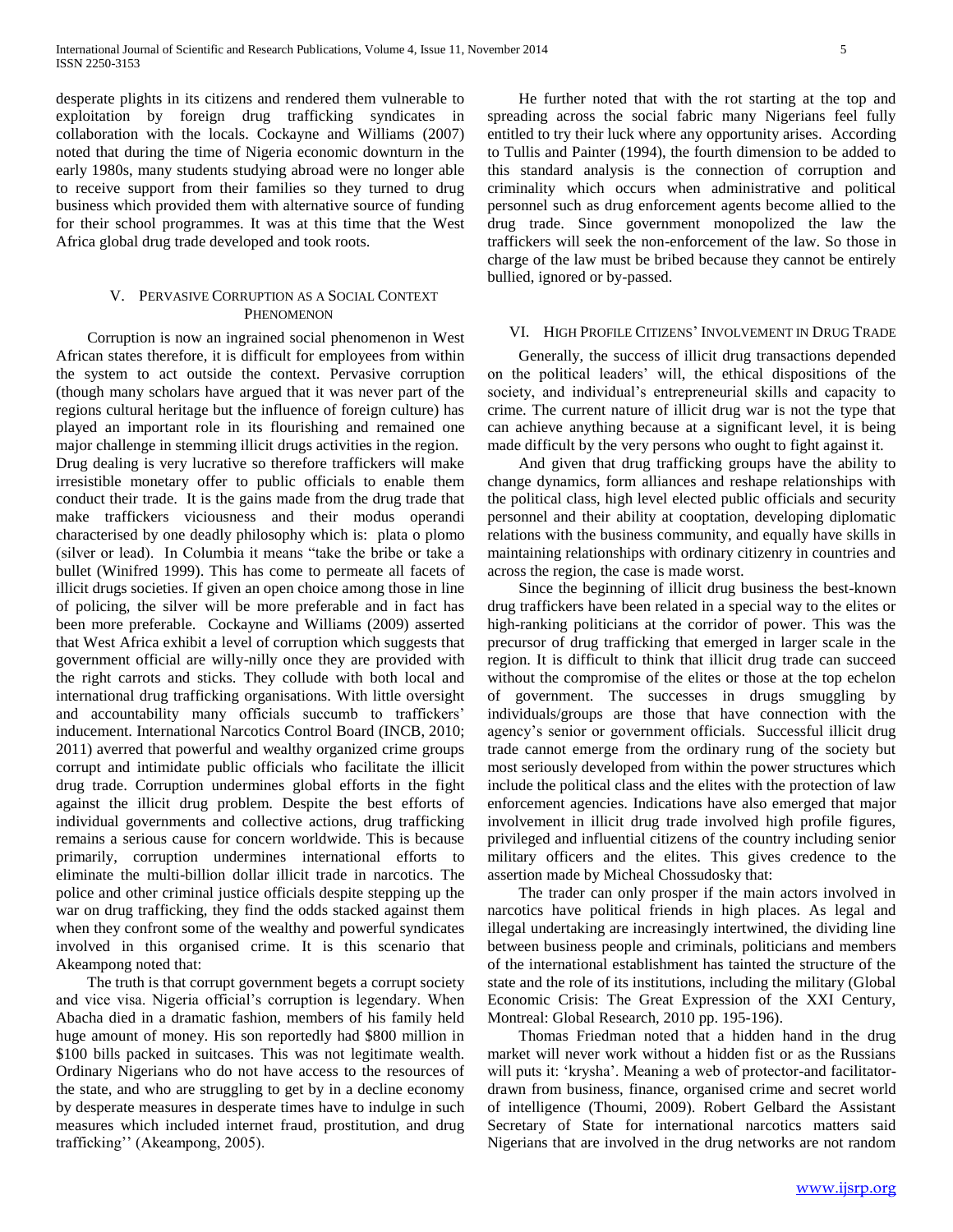mules, or individuals who are doing this on a freelance basis. Rather, they are people working for well-organized groups with the protection of government officials Niki (2008).

 The state of Guinea Bissau offers a paradigmatic and unprecedented insight into an explosive state of West Africa drug trade involving high profile political elites and military measured from any perimeters, and it shed light on the nature and spread of the phenomenon across the region. It is an example where alliances between drug traffickers and state authority are commonplace, and has been labelled narcostate by the UNODC. For example, when planes arrives loaded with cocaine, it is the presidential guards that secured the cargo and most of the deals are conducted inside the first lady's private residence or the president's VIP salon car at the international airport to avoid detection. The cocaine is then sent to Europe in the country's diplomatic pouch. High-ranking military and government officials have been directly involved in the drug trade (drug have been found at military bases and seizures made by police disappeared).

 In Ghana, Sarpong the Executive Secretary of Narcotic Control Board (NACOB) is worried that Ghanaians with contact in the Foreign Ministry could obtain a pass to the lounge from the State Protocol Office that entitled the traveller to be driven from the lounge to the plane in a protocol vehicle without their persons or luggages undergoing security screening. He accused the government of complicity in drug trafficking noting that traffickers are using the airport VIP lounge to avoid searches. He had questioned why these middle class travellers such as bank managers, pastors, and their wives being given service passports and access to the lounge that was traditional privileges reserved for cabinet ministers (Furuta-Toy, 2009).

 The case in Mali is not different as many of its citizens from north and south are deeply angry that notables local figures from the political class and the military were believed to be involved in the lucrative drug trade whom they suspected working with jihadist group in the areas they control in the north and also passes through the parts of the country under government control especially in the region near the border with Mauritania. Mali political system is rotten from the head-down before the tipping of the state collapse. For example, its soldiers are directly involved or complicit in at least two cocaine flights that landed in Mali from 2002 - 2010 (Andrew, 2013). Again, the former president Amadou Toumari Toure was the first to benefit from the drug trade with the hope to leave the country to enjoy the fortune he has amassed. There are ample evidence that the Boeing 727 scandal dubbed 'air cocaine' that landed in the northern desert and drug offloaded was done with the complicity of local government officials and even mayors. The rot set in when the local and national elites started benefitting from drug trafficking and kidnapping for ransom. Though illicit drug trade existed in northern Mali and the Sahel region even before the rule of Toure, but the drug trade became ingrained in the very fabric of the Malian state when the Salafist Group for Preaching and Combat (GSPC) the forerunner of AQIM, was implanting itself in the north. The organisation and its commanders such as Mokhtar Belmokhtar had social ties to local populations including illicit drug trade (Andrew, 2013). At this, they concluded that Salafism only served as an ideological cover for

organising drug trafficking which is cocaine and hashish that added to the profit from taking western citizens hostage.

 The case in Nigeria is not different as very senior and high ranking official in the military have been implicated in the drug trade. For instance, Ellis (2009) revealed a significant case from the early period of West African marijuana trafficking which involved a 33 years old Nigeria woman called Iyabo Olorunkoya found guilty and convicted in 1974 of importing 78 kg of marijuana. The woman was connected to Lagos high society members and named her accomplices to be two Nigerian army officers. One of them was retired Brig. Benjamin Adekunle known to the press as 'black scorpion' and was a hero in Nigeria army during the Biafra war. Although he was suspended from duty because of the case and never resumed his military career however, his alleged role was not revealed. Furthermore, among the many scandals of Gen. Ibrahim Babangida was the murder by parcel bomb of the Newswatch Editor Dele Giwa. It is believed in Nigeria that his death is connection with a former drug courier one Gloria Okon who had worked for her principals in very senior positions of the state bureaucracy or for their families. It is noted that from 1985-1993, the country's role in global narcotics trade grew tremendously.

 Furthermore, a former member of Nigeria senate was arrested in New York for heroin trafficking and consequently convicted. The said senator had earlier purportedly offered \$20 million of his own money as a patriotic gesture to pay a debt owned by Nigeria airways bus. It could also be recalled that in 2008, Senator Nuhu Aliyu a retired Assistant Inspector General (AIG) of police raised an alarm on the floor of the Nigeria senate that he could identify a handful of his colleagues in the house who had been involved in drug deals and whose cases he had personally investigated as a senior police officer (Etagene, 2010). In Sierra Leone, drug trafficking has since become part of the society culture and is difficult to estimate the volume of drug being trafficked there by high profile citizens. This situation was made worst during the countries' civil war. The ECOMOG soldiers were figured very well in the trade. In 2008, a minister of transport and aviation was dismissed for his alleged involvement in the landing of an air plane carrying 700 kilograms of cocaine in Lungi the only international airport. Mezittelli Antonio head of United Nations of West Africa said the amount of drug trafficking in Sierra Leone is not known but the 700kg seized indicated that it is a major hub and noted that the seizure was only a tip of the ice bergs (Alpha, 2008). Further evidence that senior citizens are involvement in narcotics trade is when Gilbrilla Kamara travelled under protection in the convoy provided by Guinea Bissau president's wife – Zainab (Robert, 2010).

 Similarly, in the republic of Guinea, President Lansara Conte established an interest in drug trade after a successful coup in 2008 (Ellis 2009). The existence of elaborate laboratories and vast cache of precursor activities used for the manufacture of ecstasy drugs as well as refine products are abound (New York Times, 2011). More precisely put, politicians are suspected of being directly involved in illegal trade, controlling it or receive protection fees for the business to thrive. Within the context of this scenario, freelance or outsiders would not have any chance to build up their own networks and succeed. Again, because the drug trade has infiltrated the highest level of government and the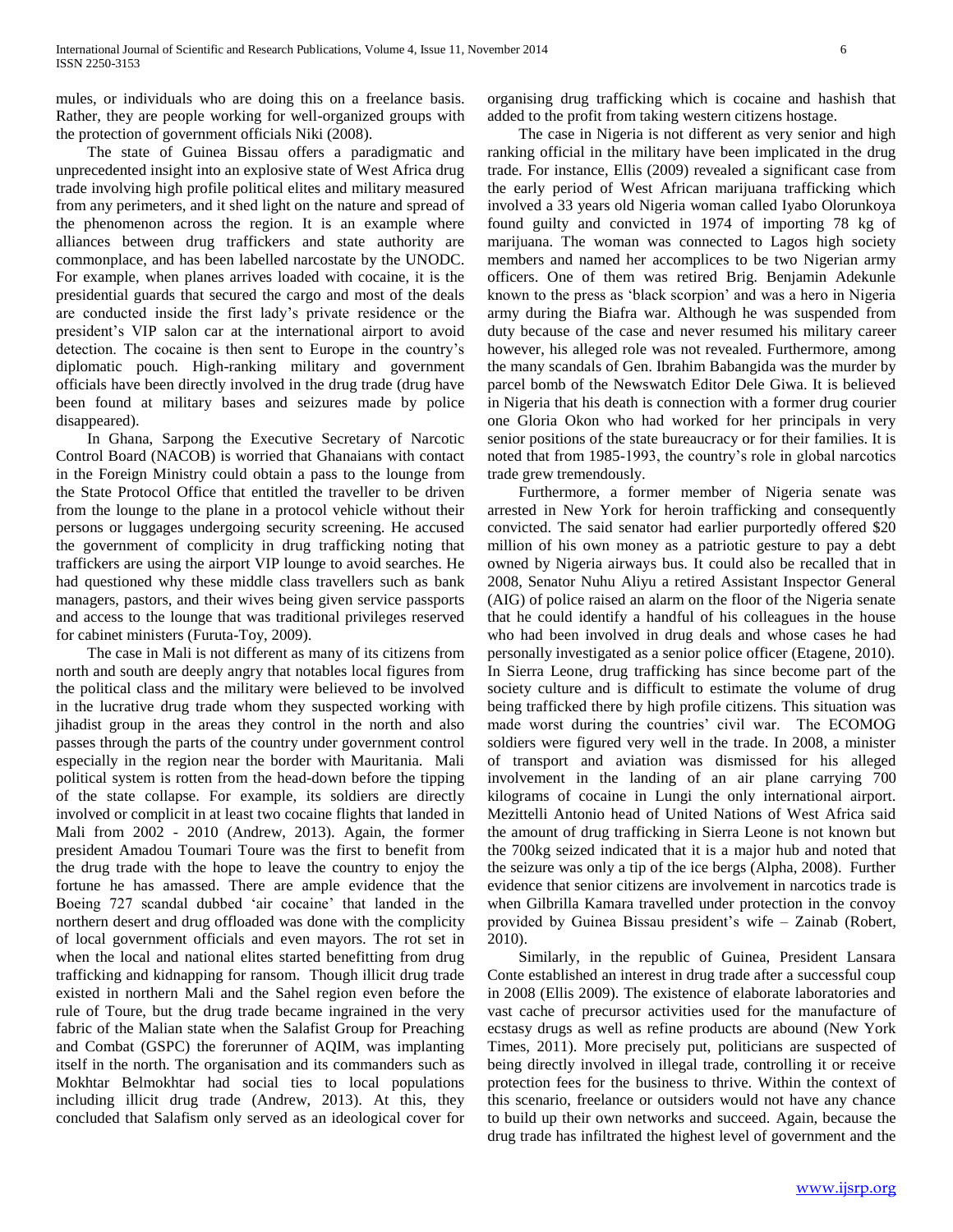military officials are directly involved earned it its name as narcostate (Gilbert 2011).

# VII. DEARTH OF LOGISTICS

 It can hardly be controverted that the West Africa states are experiencing booming illicit drugs activities which is a reflection that the task is more than what these countries can handle. Their antidrug agencies are plagued by litany of problems such as shortage of dedicated workforce, logistics and poor budgeting. The organisational and logistical assets that drug syndicates can potentially bring to bear in operations are extensive and sophisticated in comparison to those available to antidrug agencies. The war on illicit drug trafficking at the local streets level is almost impossible due to the huge discrepancy between the available resources and that required by policing agencies so it is needless to discuss the maritime front giving the assets needed and the recurrent costs involved in undertaking and maintaining such ventures.

 Jonathan (1996) noted that among other failings, the government did not properly fund its own national drug control strategy in 1995. The inability of the agency to function effectively and brings under control the menace of illicit drug is because it is undermanned, under-equipped, and under–budgeted avertedly or inavertedly by the federal government. It is blunt and unwieldy, with platoons of untrained and poorly trained officers with mix and uneven level of skills, knowledge, perceptions, motivations and interests. It cannot confront local street drug traffickers needless to mention international organised trafficking groups. The institutional wellbeing of these organisations continues to be of extremely low priority for the government. Candace (2008) opined that shortage of resources, limited dedicated counter drug forces, and a lack of consistent adequate pay forces the officers to accept bribes to facilitate drug shipments for traffickers. Peter (2008) noted that lack of funding for interdiction and interception is a problem in combating the drug trade. He noted that whereas the number of illicit narcotics vessels and illicit aircraft sorties – one hundred and sixty respectively, the two thousand eighty hundred nautical miles (nm) of coastal line from Nigeria to Cape Verde would demand intensive surveillance and monitoring of these zones. Liana (2009) added that traffickers are likely to face relatively lower risk of monitoring and apprehension by policing agent due to lack of operational logistical such as transport and communications systems. There is also limited maritime, airport, and land surveillance interdiction equipments and human capacity for border post security and goods shipment controls. All these impede tracking and monitoring of illicit drugs.

 While Ghanaian security officials lacked capacity in obtaining and analyzing intelligence, surveillance techniques, and ability to investigate and prosecute complex cases such as financial crimes (US embassy cables, 2010), their Nigeria counterpart has the basic training, but are hampered by issues of sentiments such as ethnicity and religion which influences promotions and postings and are only given to loyal officers/relations that most times do not have the competence for such responsibility thereby inducing mediocrity in official functions.

 Further, given Nigeria resources, it is difficult to explain why its antinarcotics agency is deliberately being hamstrung. For instance, in 2013, the sum of 100million naira (about US\$611,000) only was allocated to the entire drug agency with formation across the thirty six states of the federation including the capital city Abuja and it was given in piecemeal over the year. Further, akin to the Nigeria problem, the Ghana drug czar Sarpong said that the Mills Administration has so far failed to provide adequate resources to NACOB. He underlined that Ghana's drug force is understaffed, underfunded, and underresourced. All branches of Ghana's civilian law enforcement community are under resourced hence its capabilities are limited. There is lack of equipment and training and the ability to adequately compensate personnel. He is worried that each time he arranged a controlled delivery in Cote d'Ivoire, the drugs would quickly return up back to Ghana. Similarly, drugs originating from Guinea could travel through Mali, Burkina Faso and enter Ghana from the north undeterred. All these cases typified and clearly illustrate the difficulty in effectively policing the inflow of drugs across and highlight the region's nature of illicit drug trafficking. The enormous cost of policing this zone presents a real the security challenge either through the maritime sector, air and land borders. It is by far beyond the capability of individual countries to undertake.

 In the 21st century, logistics touches on every aspects of the organization's operational specialty. It is the process by which an organization understands and makes use of strategic planning and coordination, making use of new and better tools, good common sense to achieve its goals. It also means acquiring those things that are necessary for the survival and prosperity of the organization, making certain that each step of the process has all of the prerequisites needs fulfilled for the delivering of services to the citizens. By this it means, the purchase of those components, acquiring or procuring any material provisions or supply such as office equipments, vehicles, work uniforms and paraphernalia that comprise essential tools for delivering its services. Logistics goes beyond strategic planning and resource management, but also includes how organization goes about their day-to day running of the organisation. This enormous task requires an intimate knowledge of the process, design, and process control.

 In very recent times, there have been increased in policing by Britain and America antidrug forces in the traditional Caribbean routes curtailing it's used by drug traffickers. Nonetheless, the South America cocaine traders may be reacting to the saturation of the North America markets which has resulted in the strategic shift in drug movement, or increased police patrolling the Caribbean in Central America and in the Pacific Ocean that have made those routes significantly more perilous by interstates cooperation that improved maritime and aerial interdiction as noted by UNODC (2007), and notwithstanding the versatility of transnational criminal organisations for their well known penchant in finding and exploiting vulnerable regions of the world to further their illicit activities, the growing importance of Latin America drug gangs would not have succeeded in taking advantage of and making use of West Africa weak political environment if the necessary logistics and human resources were put in place.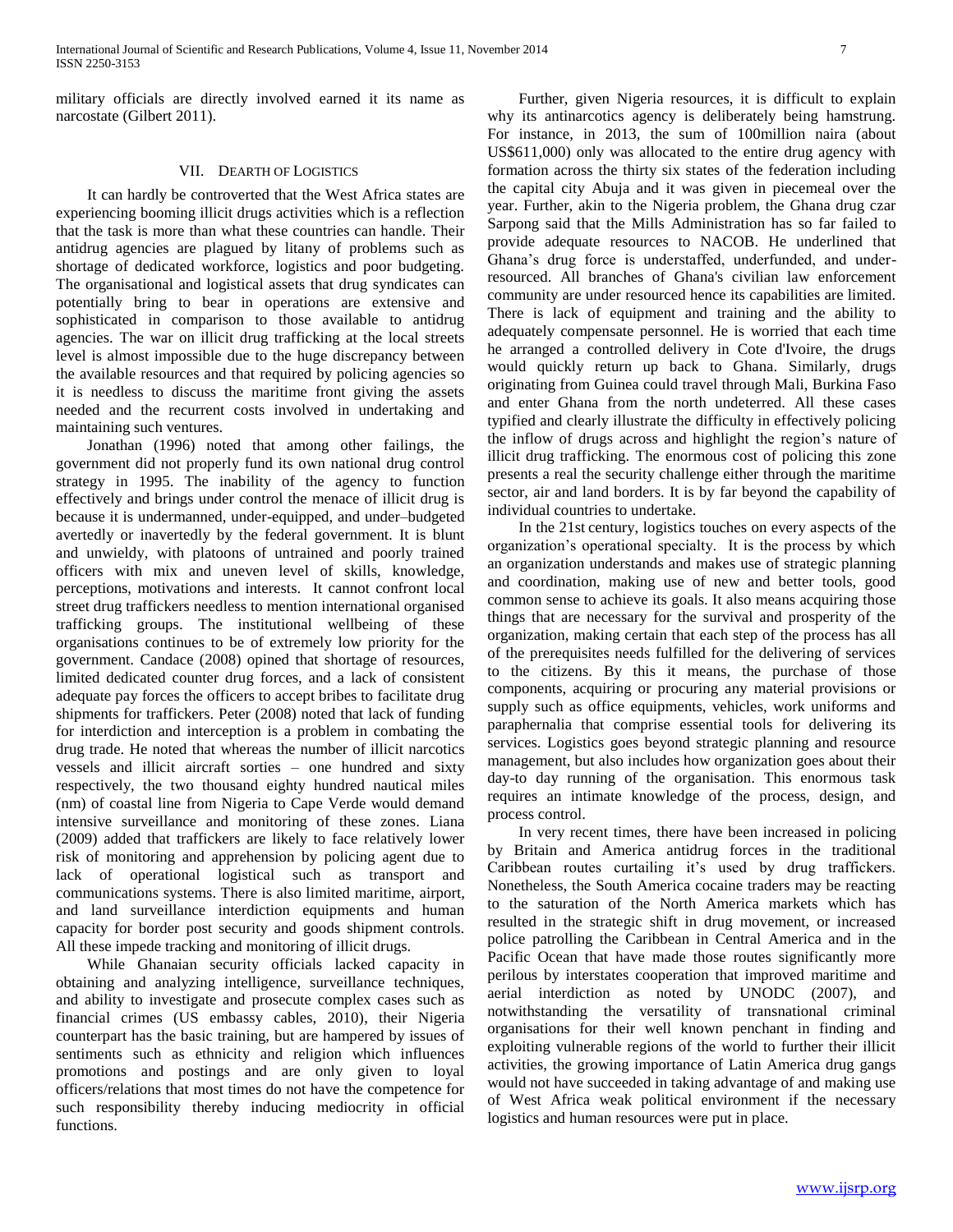## VIII. WEAK STATES AND RULE OF LAW

 The legacy of a soft or weak state pervades West Africa countries. A major characteristic of a weak or soft state is the near absences of the rule of law. A weak sate is one where formal rules (laws officially stated, administrative rules and practices) are applied capriciously and in a lax rather than in a rigorous and consistent manner. They experiences weak social control on individual behaviour, government laws are easily evaded and social norms tolerate such evasion.

 Often, policies decided on are not enforced and the authority even when framing these policies is reluctant to place obligations on people to obey them. Within this context, illegality generates competitive advantage where weak rule of law exist and has provided a fertile ground for all manners of crimes including illicit drug trafficking. The inability of these nations's judicial system to decisively deal with drug offenders is obviously one of the reasons for its resurgence. Generally, there is a reluctance or inability of government to apply effective measures against crimes, and the weakness of the criminal justice system hampers response to crime.

 Myrdal Gunner in his study of poverty noted that incompetence of leaders is a major problem. And that some people assumed government responsibilities in poor (West Africa) countries they cannot resolve. Most countries in the region lacked sufficient resources to ameliorate poverty and advance national development. Weak or soft state comprises of all the various types of social indiscipline manifested in legislation deficiencies particularly in law observance and enforcement, widespread disobedience by public officials on various levels to rules and directives handed down to them, and often their collusion with powerful persons whose conduct they should regulate. There is always a discrepancy between law and practice. Further, he opined that such softness is related to corruption. Corruption reduces government effectiveness by undermining the legitimacy of public authority, generating political instability, disrupting public planning and policymaking, and aggrandizing an incompetent and corrupt bureaucracy which further reduced government effectiveness. Presumably, any state exhibiting social indiscipline, lawlessness and public impropriety could qualify as a soft state (Barbara, 2010). Usually, there is no consequence for wrong doers or absence of severe punitive measures especially against high profile citizens and those connected to the political class no matter the gravity of the offence. Antonio Maria Costa opined that:

 On the part from their source to destinations, illicit drugs do not necessarily follow the most direct routes. Factors other than geography enter into the calculus of the most 'efficient' trajectory to take. Weak states have a gravity of their own. Law enforcement in these nations are typically under-resourced and subject to corruption. For a variety of reasons, Africa is home to some of the weakest states, in terms of their capacity to enforce the rule of law in their territories, in the world (UNODC 2008).

 Cockayne (2009) pointed that the relatively weak state capacity, weak-drug control and low law enforcement capacity of Nigeria have made it a soft target for drug trafficking organisations from Columbia, China, and Lebanon. Drug trafficking is rooted in weak rule of law were genuine lack of capacity to function effectively is identified. A country where the tax based is minuscule and corruption flourishes in an

environment where incentives for obeying the law are spares and the likelihood of detection is minimal, crimes flourishes.

 West African countries lack a functioning criminal justice system to respond to either the drug trafficking or other criminal enterprises including official corruptions. In some instance, it could be as result of shortage of highly skilled personnel needed to assume the roles of prosecutors and judges and the shortage of funds to retain them or outright lack of courts for crime adjudication. In some other cases, courts faces large case loads, poor pay, and difficult working conditions which most times results to strikes, some in the local judiciary are lured or coerced into cooperation with well resourced drug trafficking hence they have many instances of questionable judicial decisions in drug cases over the years. Those judges who remain honest are avoided through side payments to the clerks in charge of case allocation. Equally, judicial oversight is difficult to maintain in a states that do not have Federal High courts and barely afford judges themselves. As a result of all these shortcomings, the dilemma is, even assuming the ability and the will to arrest drug traffickers is little, and the capacity to successful prosecution is weak.

 Furthermore, law enforcement agencies and prosecutors in this region generally lacked the capacity to undertake most complex investigations and prosecutions. Particularly, while judicial and prosecutorial capacity is very limited in Ghana, judges in Nigeria abuse of its discretionary powers is rampant. However, the case of Guinea Bissau is worst because of the absence of the essential infrastructure for arrested traffickers to undergo a successful procedural justice system. Sandra Valle observed that when they arrest a suspect they have to take the person by car to the police station since they do not have official vehicles. The states lack the capacity to conduct a trial due to lack of the necessary infrastructure and trained personnel. Even when a trafficker is sentenced, such a person might not serve jail term as the country does not have a functioning prison. What they have is simply an opened house without security that is passed for a prison in Guinea Bissau (UNODC 2008).

# IX. AMORPHOUS AND ANONYMOUS DRUG TRAFFICKERS **STRUCTURE**

 Another characteristic of West Africa drug traffickers that posed a major challenge to antinarcotics agencies is the amorphous and anonymous structure in which they operate. Their modus operandi is diverse and complex which enables them to play and continue to play active and extensive role in the global illegal drug business unnoticed. They are highly adaptive individuals and organisations which varied in structure, hierarchies, networks or self-contained independent cells. There are vertically integrated or nimble independent traffickers which make them much more difficult to detect and be infiltrated. They constantly change and employ new tactics which enables them to flourish and expand locally and internationally.

 West Africa drug trade is characterised by a distinctive structure developed over the decades. They have highly flexible mode of operations that constantly form and reformed their business relationships from among a wide pool of acquaintances. The modus operandi closely resembles adhocracy system. It is the ability to fuse experts drawn from different fields into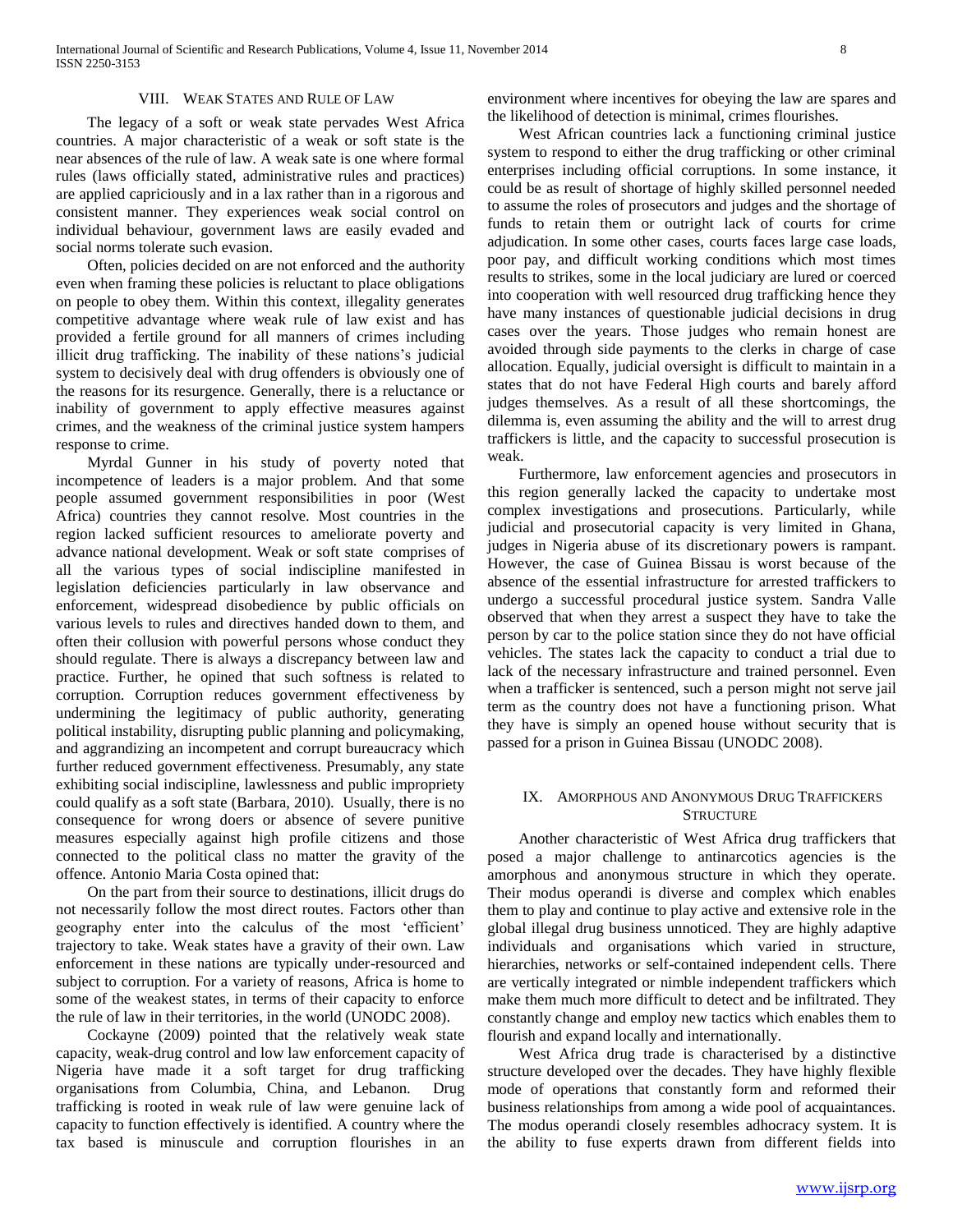smoothly functioning adhoc project teams particularly suited to the modern business environment. This system is in contrast to the more corporate style relationships of classic American mafias that have exerted powerful influence or popular ideas about how organised crime works.

 Drug syndicates in West Africa do not only operate underground but remained loosely organised. They are not large and hierarchically structured but, are in small groups or individuals revolving around loose and fluid network based on personal contacts. Various drug cartels specialised in separate processes along the supply chain which is often localised to maximise efficiency and minimised damages cause by law enforcement. The chain ranges from low level street dealers who may be individual drug users themselves, through street gangs and contract-like intermediaries, up to multinational empires that rival government in size (Wikipedia). Even when interdiction forces make the necessary efforts to counter certain of their directional patterns they developed more complicated and varied travelling methods. MajiriOghene (2008) noted that what is significant about the cartels is that the criminal networks do not have structured identities as those in South East Asia and Latin America. Their identities are usually vague and operate through a complex system where actual carriers are never exposed to barons. Most of them tend to operate alone or in small groups resulting to the expansion of illegal drugs activities with a worldwide distribution system. For instance, those dominated by the Nigeria traffickers, their models are seen as being distinct, highly flexible individuals and dominates West Africa networks. These models eschewed the traditional hierarchical forms associated with the Italian mafia and other loyalty, kinship, and ethnicity based criminal organisations (such as the Japan yakuza) in favour of a higher risk higher profits system of one–off joint ventures and transaction-based partnerships. This approach is the dominant paradigm in a highly connected transnational illicit economy. The model emerged from inter-ethnic relations in an informal economy conducted in hinterland that is beyond the reach and observation of colonial powers of the state.

 Many Nigeria drug barons keep a low profile in order not to attract attention. At another level, a drug baron may work with a second layer operator known as striker (usually, is one who can organised or strike deals quite likely or a former courier who has entered the business at the lower level and work his way up and acquiring an excellent networks of contacts). The use of independent specialists provides a vital cut-out between the top level of operation and the humble courier. A courier is normally ignorant of the name or even the very existence of the baron who is the real initiator of the deal. This is one of the features of Nigeria system that makes effective drug detection difficult and most times impossible (if the courier is arrested, s/he cannot be prevailed to give vital information to law enforcement agents). In Sierra Leone, traffickers operate undercover as business tycoons uses different types of business ventures such as airlines, fishing and ferry services as fronts to move drugs to their destinations which might not be known to the public but, not without the compromise or conspiracy of the security force such as the police.

## X. YOUTH BULGES AND UNEMPLOYMENT

 The demographic composition of the youth in West Africa is growing at astronomical rate and is inversely related to the availability of employment opportunities in the region. Most of them live under precarious situation with little or no family support or guardians and are homeless, left to fend for themselves scavenging for food from the dustbins a situation that devalues human life. They receive little or no education or acquire useful skills that would enable them engage in viable economic activities and contribute to national development.

 West African youth bulge is coming against the against the backdrop of endemic poverty, ignorance, global economic downturn that has resulted to declining overseas aids, private remittances, increasing impact of climate change, coupled with corruption by the governing elites. These conditions are the reasons for the whirlpool of unemployed youth that have become a market and recruitment grounds as foot-soldiers to perpetrate crimes hence they are ready and willing to undertake risks and work for a price that undercuts meaningful labour value. It is this situation that has created desperate times for many young men and women leading to desperate measures including participation in intercontinental drug trafficking. Wealth created encourages the creation of additional wealth so also poverty tends to be self– reinforcing. The region has low level of foreign investments, and economic opportunities have remained limited. Under this circumstance many citizens see the development of indigenous drug trafficking organisations and influx of illegal transnational networks as a major boon. The influx of drug trafficking in the last several years coincided with periods of economic dislocation and recession.

 Over two third of these youth do not want to live in their places of births, frequently migrating to fast growing urban cities in search of better economic prospects even when unschooled and lacked the necessary skills to secure well-paid jobs. These influxes (rural-urban drift) to towns and cities have resulted in the shortages of accommodations, and have put pressure on social infrastructures and services such as electricity, transportation system and security. Consequently, it has led to the growth of slumps, camps and squalors alongside these urban areas with substandard conditions, and has become hotpots for crimes, preying on other local dwellers. For instance, in Nigeria, the numbers of ghettos and hotspots have developed and keep increasing everyday in urban areas such as Kano, Maiduguri in the north to Port Harcourt, Warri, Benin down south, through Onitsha and Aba in the east, and areas such as Mushin, and Lagos-Island in the west. Similarly, in Sierra Leone, Lumley Street in the centre of Freetown and Krootown in the west have become ideal places where bored and frustrated idle youth use drugs. These Lumpen youth formed the bulk of the fighting forces during the war which amputated people's limbs, burning down houses and looting properties (Alpha, 2008).

 Equally, anonymity of city life has developed thereby dissolving the erstwhile bond between people. The pristine traditional social organisations have been weakened resulting to immoral and delinquent behaviours such as human trafficking and ritual killings, kidnappings and armed robbery in the cities including selling of banned substances such as cocaine, heroin cannabis. The point here is that since most of these settlements are unplanned, it is difficult for the law enforcement officers to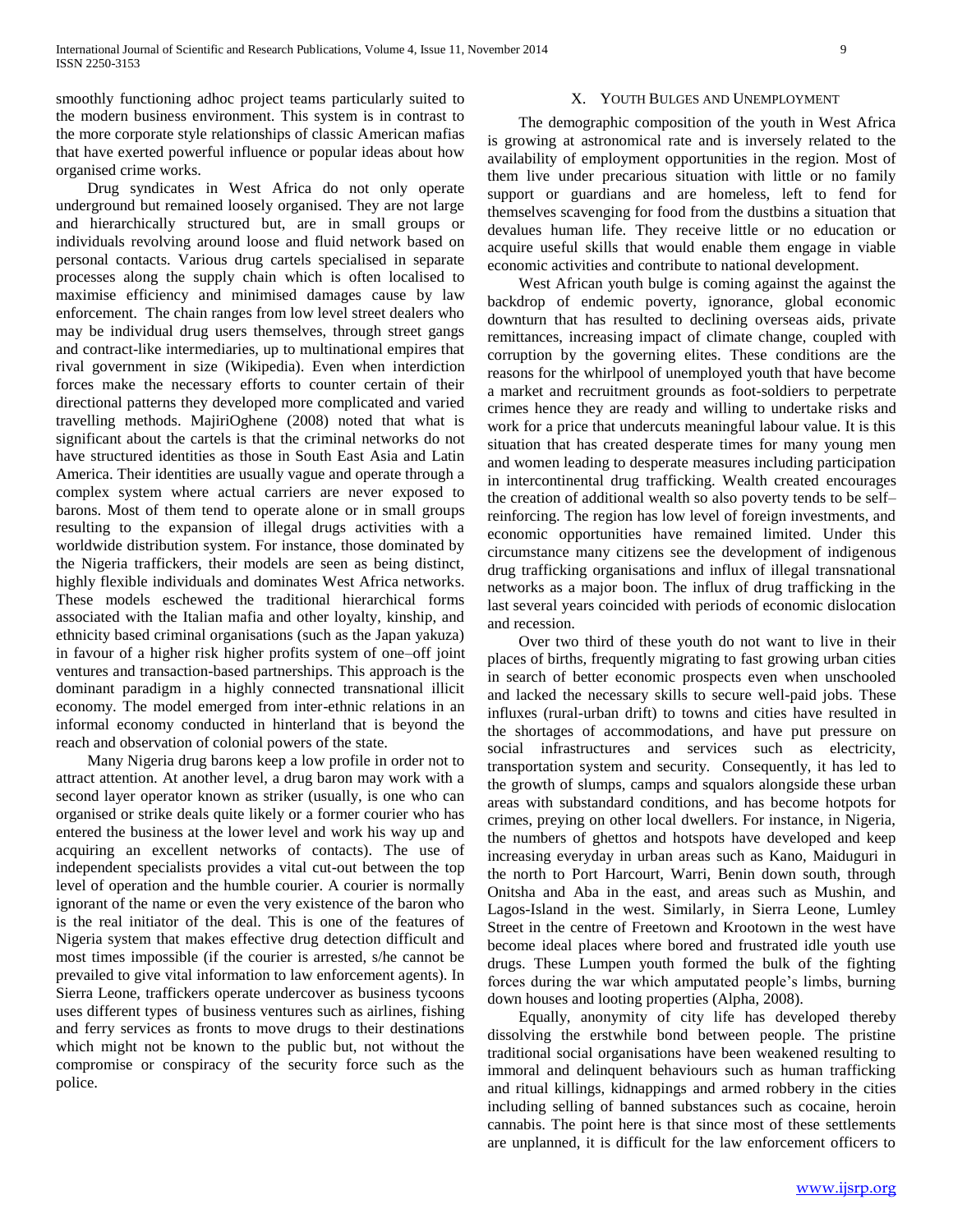police and monitor these areas that lacked access road infrastructure. Again, the chaotic expansion of urban space has significantly reduced the capacity of national governments and security agencies to police most of these areas. Richard Norton termed these as 'feral cities' that are characterised by the inability of the state to exercise control, impose law and order, or make adequate provision for the citizens. Crowed areas of Mushin, Agege, Lagos Island, Aba, Kano, among others in Nigeria is an example. Cockayne and Williams (2009) remarked that urbanisation has open up fissures that drug trafficking has rolled in with ease. This rapid and large-scale urbanization broke down traditional norms and values which govern social relations in rural life. Different forms of delinquency became permissible, lowering barriers to deviance and leaving anomic youth seeking source of fellowship and identity. Gail (2005) noted that rapid and unplanned urbanisation creates conditions for the escalation of crimes. In many West Africa countries despairing young males living in terrible conditions are the 'shock troops' of crimes and political instability which is a security threat to societies.

# XI. PERCEPTION OF ILLICIT DRUG TRADE AS NORMAL **BUSINESS**

 There is a liberal group in the world cum West Africa which holds the view that drug trafficking is an enterprise conducted like any other business in society that involved both willing buyers and sellers and therefore should be allowed to thrive according to the dictate of market forces which is an essential aspect of capitalism. In other words, drug trafficking is seen by this group including some government officials as creating wealth and providing employment opportunities to people rather posing a national security threat to their countries. Interestingly, there is little or no stigmatization attached to drug producers, traffickers and dealers. To them, they could not rationalise why somebody should be punished for simply carrying drugs from one part of the world to the other in an effort to earn a living. Ellis (2008) noted that some people hold the believed that since the drug trade involves willing buyers and sellers at every stage of the chain, it is essentially a legitimate form of commerce. As for the fact that it is illegal, they viewed the black market as the only way to redistribute wealth from those it is concentrated. They argued further that, since the mainstream commercial channels are effectively occupied and job opportunities are highly constricted to a few privilege ones with connections they should be alternative strategy for survival. They could not rationalise the criminalisation of drug trade and the drive to end it. They also viewed the drug war as nothing but a cover for an all attempt to keep less developed countries within the ambit of the super powers' control. But, they propped corrupt and brutal ruling class which owes much of their wealth to illicit drug trade and other forms of underground transactions. Deirdre (1999) opined that for decades the drug trade is a product of capitalism. It attracts capital in the same way any other business does by promising a generous return on investment. It is nothing more than an extreme form of profiteering – one that ranks along with arms trade, prostitution, illegal oil bunkering, slavery, and human trafficking and is directly profiteering from human misery which the western countries perpetrate.

 That narcotic trade have grown into a huge industry that relies not only on desperados characters portrayed in movies but even more importantly on the prosaic administrators and managers of legal businesses like banks and brokerage houses. They laundered hundreds of billions that are made from illicit drug profits. Drug money laundering organisations are established to ensure the cash flow to these illegal businesses.

 Besides, economic benefits are generated from drug industry. The production of illegal drugs like any other commodity requires a series of activities and processes to convert raw materials (coca, marijuana leafs, poppy) into final consumable goods that can be delivered to the consumers. This production chain passes through several stages including the growth, manufacture, transportation, and distribution. During these processes it generates economic benefits that affect the entire economy. Employment is the most visible outcome of drug business opportunities, cash flows and investments. There are labour intensive because when they are ready for harvesting peasants farmers have to guard the drug fields to avoid being robbed. Again, the harvesting of these crops requires a large amount of workers because it has to be done by hand without the help of modern agricultural technology. Besides the peasants farmers the other common drug–related occupations include chemists, lawyers, managers of laboratories, merchants, transporters, private security. Vigilant agents are hired by the drug industry in order to guarantee not only the appropriate completion of contracts but, also to protect and give personal security to drug smugglers.

# XII. DOUBLE STANDARD/HYPOCRITICAL ATTITUDE IN DRUG WAR

 Many scholars, journalists, policing officers and global trend watchers are privy (regardless how activities are hidden or information suppressed) to the fact that those that have championed the war on illicit drug activities are found complicit in the trade. For instance, for over time, America has been in the forefront of illicit drug war spending trillions of dollars of tax payers' money to prosecute. However, indications have emerged that its first class citizens (presidents), top companies and their top executives, respected security outfits such as Central Intelligence Agency (CIA), the military and police are involved or found complicit in the illicit drug trade around the world and they have not been able to shirk the various allegations against them. For example, the Bush family involvement in drug trade is an open secret however it is little known that some major American companies are used as fronts to push drugs. A good example is the Halliburton Corporation's Brown and Root is the Bush and Cheney drug empire which played a key role in maintaining dominance of half a billion dollar a year global drug trade and its profits. Dick Cheney the CEO of Halliburton and largest shareholder (US\$45.5m) saw to it that the success is maintained by providing non official cover for CIA agents (Michael, 2001). Further, the testimony of the Assistant Treasury Secretary Salvatore R. Martoche on October 5, 1989, report to the Subcommittee on Terrorism, Narcotics, and International Operations noted that Bush administration officials admitted that US banks laundered an enormous sum of \$110 billion a year in drug money (New York Times, 1989).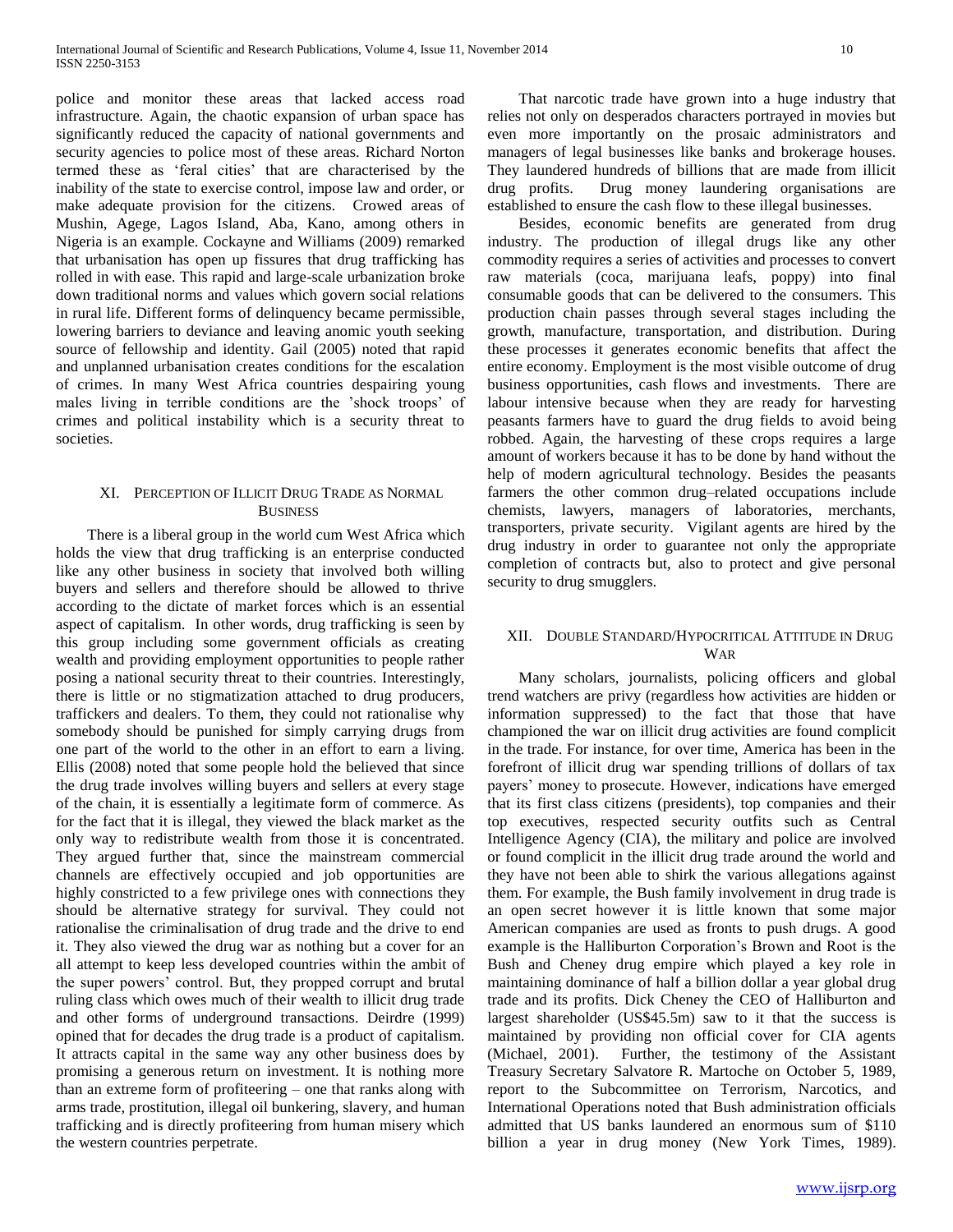However, the investigation of Citibank's private banking practices never found the word drugs or controlled substances in the article, which lumps together private accounts the bank set up for a number of wealthy people. At least one of the cases mentioned was an offshore account that Citibank setup for drug cartel leader Raul Salinas, which was for the laundering of his drug money. But, the SWAT teams never broke into the offices of these white-collar dope pushers or other successful bootleggers and charged them. It is also known that Kennedy's millions originated from the illegal liquor trade. However, that kind of treatment is reserved for the street dealers who take the risks and get peanuts.

 Furthermore, even Reagan's administration that launched the drug war in 1970, they were several testimonies in 1986 of trials of drug traffickers that revealed innumerable instances that drugs were being loaded on planes flown from Central America after delivering arms to the Colombia Contras and unloaded at military bases in US with the cooperation of the military and CIA personnel. One such group was Adolfo Chamorro's Contra group supported by CIA and helped transport drugs into US (Potter and Bullington, 1987). Again, the most respected former president Bill Clinton was seen as a strategic when he eliminated the wasted travel time for heroin with the destruction of the Serbian and Kosovo and installed the KLA as a regional power which opened direct line from Afghanistan to Western Europe. The lesson is that Columbia grown opium could be smuggled to New York through the Dominican Republic and Puerto Rico – a virtual straight line that shortened the traditional smuggling routes, reduce costs and increase profits and eliminate competition (Michael, 2001).

 In addition, many people do not see any difference with today's drug trafficking from that conducted by British merchants that resulted in the opium war with China in 1800 to correct its trade imbalances of the period. The horror, carnage, destruction of human lives and properties and anguish of the war can only be best imagined. The United Kingdom forced China to allow British merchants to trade in opium with the general population of China. Drug was illegal by imperial decree but, smoking opium became common in the 1800s due to increasing importation by British merchants which an estimated two million Chinese became addicted to drug. The British have not offered any apology or set any reparation to the Chinese people till date.

## **Way Forward**

 The impetus for the criminalization of individuals and other states involved in drug production, trafficking when the same structural economic conditions that prompted the British to go to war with China (worst in recent times) to sell drugs and balanced it economic deficits, and for the Americans (state and non-state actors) to push drug as part of capital accumulation leaves a sour and disgusting taste in the mind of intellectuals. The inherent contractions for the West and Europe not to criminalize their involvement in drug trafficking while criminalizing other's involvement is untenable and can never be a solution to the problem. It undermines every rational ideology and morality to criminalize, condemn and punish the activities of others while permitting graciously such acts within its folds.

 The issue of drug and its use has been in the world as old as the world itself or at least not less than 5 thousand years ago

around the global and it is only in the late 20th century that Africa became affected with the trend as a result of global dynamics such pattern of people migration, globalisation and economic liberalisation. Africa may be affected by the trend, and drug syndicates posing peace threat to the region as drug and arms are having symbiotic relation. In many areas where they operate, they end up inciting and arming disgruntled elements to launch a rebellion against government or groups and because the drug trade becomes more lucrative in an atmosphere of instability where security mechanisms are weakened.

 Illicit drug problem is not created by anybody and is beyond any person, group or countries in the region. So drug trade will always thrive no matter how heavenly the system of rule adopted, or how angelic are the rulers or security systems in place. Until and unless the West and Europe countries admits that they are the root cause of the drug problem anywhere in the world due to their unquenchable appetite for drugs, greed for money and luxurious life style, the problem will persist for eternity. Also, drug trade has thrived courtesy of capitalism in the same manner arms and human trafficking including illegal oil bunkery that has done so much harm to the region.

 West Africa region do not have and will never have the needed recurrent financial capacity, equipments and human technical expertise to monitor its vast region from the infiltration of drug traffickers especially given its current (precarious) fiscal austerity against competing needs. Therefore, what needs be done is for the West and Europe to brace up to genuinely take the challenge and responsibilities to address the issue. Shifting blames and derogative names calling such as criminal gangs and corrupt official will not solve the problem, or developing and promoting 'viable economic alternative' will not sufficed, and is prone to exhaustion. They are window dressing that will not solve the problem.

 Illicit drug trafficking have thrived because of lack of genuine and committed fight against the trend, and the repressive policy adapted to address the issue will never work. What needs be done is a total policy shift in drug control measures such as more liberal measures that exclude slightly, the strong long arm of the law against citizens by caring and encouraging them to live within socially accepted norms and formally stated rules as in Africa pristine period. Further, the international communities and bodies should redouble their efforts by bolstering the various law enforcement agencies in the region by providing training needs, and equipment that will effectively monitor crime corridors. For the wealthy citizens/countries that are idle and bored, the government should open up frontiers and encourage them to embark on humanitarian services locally or overseas to occupy their time that will sublimate their instinct for drug use. Further, the leaders of the region should have a conceptual

clarification of the trend and the implications of an illicit drug economy is the first and necessary condition. This is necessary in order to give the needed support in the fight against the trend. Terrorism that has become the region's albatross after decades of warning but ignored is a good lesson. There is the need for ECOWAS which is the regional body to go beyond rhetoric and match words with actions and aggressively pursue its action plan timely against illicit drug activities in the region.

 Vigorous enlightenment campaigns against illicit drugs use that will reduce the demand for drugs are imperative such as that